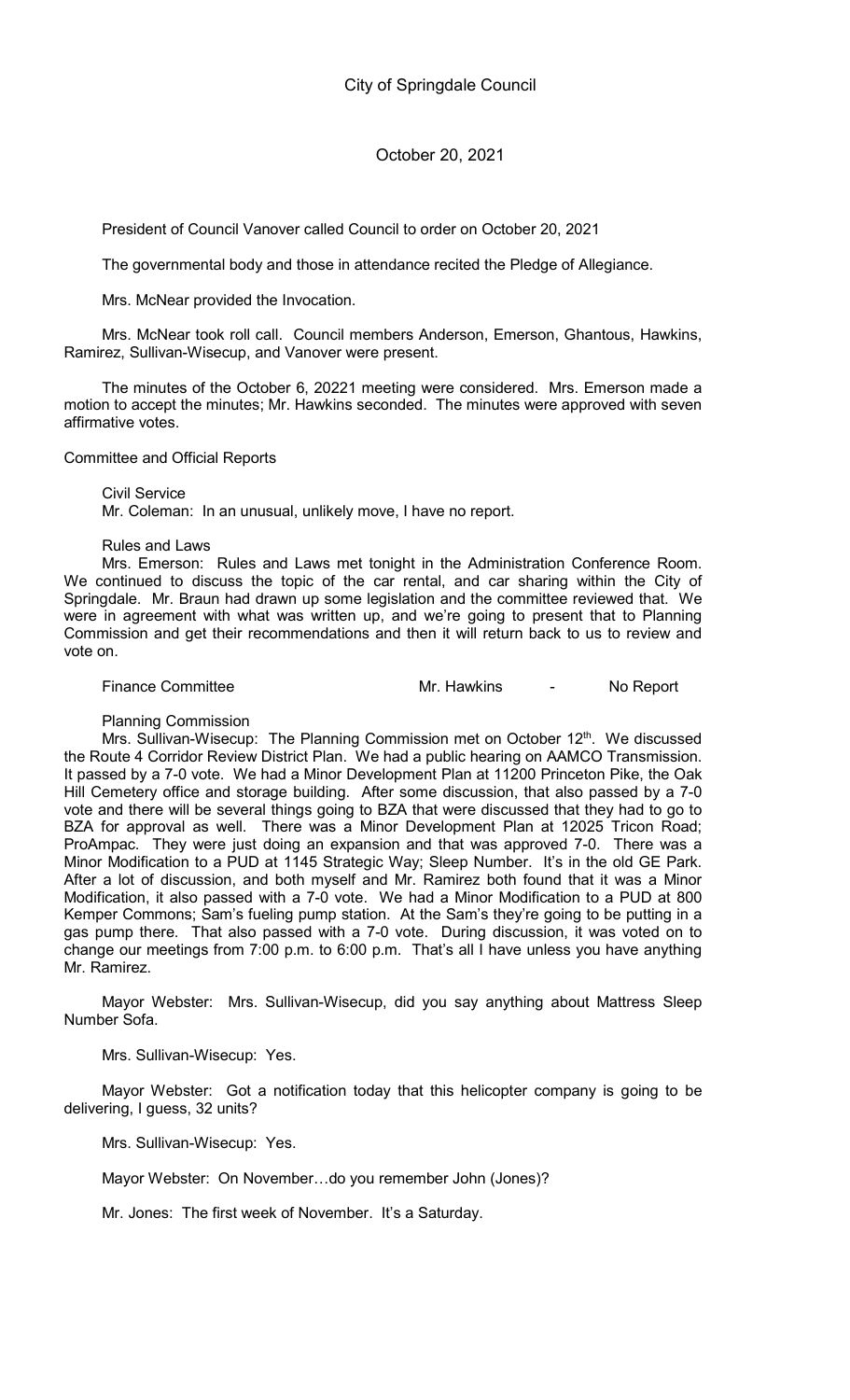Mayor Wester: Saturday, twelve noon, they're going to start. So, Tom (Vanover), especially in your neighborhood over there, you're phone's probably going to be ringing off the hook about "What's going on with those helicopters". We're not sure how many helicopters there's going to be, but, there's 32 units that have to be placed on top of that building. So, this Five Star Helicopter Company is going to be doing that.

President Vanover: Well, I had Dave and Busters. We woke up one Sunday morning to the trees blowing like there was a hurricane out there, and hearing the sound, and low and behold, it was the helicopter, the sky hook setting the rooftops on Dave and Busters, but, because of the wind, he was swinging out over us, and heading into it.

Mayor Webster: We had a lot of wind that Saturday.

President Vanover: Yes. Thank you for the heads up by the way.

### Board of Zoning Appeals

Mr. Anderson: Board of Zoning Appeals met on September 28<sup>th</sup>. There was one item. It was Smithfield Package Meats at 81 East Kemper. They requested a variance for fencing that they were replacing. They had to expand their break room, and build a new one further out to allow for spacing due to COVID-19, and federal requirements required them to have fencing all the way around the meat production plant. So, the variance was granted unanimously. The fence still won't be seen from Kemper Road, it's still inside the valley, and it seemed like a minor change to keep them in compliance. That's all I have.

### Board of Health

Mrs. Emerson: The Board of Health met on October 14<sup>th</sup>. For the Commissioner's Report for the COVID-19 cases in Springdale, and this was from March 2020 until October 4<sup>th</sup>, 2021, we had 1,295 cases, and we had 35 deaths during that time. COVID-19 cases and vaccination rates per zip code for the 45246, 62.3% of that area has been vaccinated. And for 45240, 58% have been vaccinated. For Hamilton County COVID-19 vaccinations, 57% of the residents have received at least one COVID-19 shot, and 52.9% of Hamilton County residents have been fully vaccinated. The Springdale Health Department continues to work on Public Health Accreditation. There were eight measures that we fell short on, and they continue to work on those. Medicaid Administrative Claiming, Springdale Health Department received \$9,301 for the September time study. Recent food program activity; Panda Express continues to remain under construction. Five Guys Burgers and Fries remodel continues. Completion date to be determined. Aldi's grocery store, I believed opened today. Is that correct? Opened today. And, Arby's plans were approved with multiple requirements outlined. We had three regulations read. This was the first reading; R1-2021 was establishing fees for food services. R2-2021 was to establish fees for public swimming pools, and public spas. And, R3-2021, was to establish fees for hotels and motels. The second reading will be at the next board meeting, which will be on November 11<sup>th</sup>. For the Nurse's Report, we had 12 doses of Narcan distributed in September. For August 2021, Springdale gave 28 (COVID-19) vaccinations for September, they gave 37 (COVID-19) vaccinations, and for October  $7<sup>th</sup>$ , they gave 20 (COVID-19 vaccinations). They visited MapleKnoll Village and gave 350 booster doses there. They are currently preparing for the COVID-19 booster dose clinics. They're waiting for the official guidance from CDC (Centers for Disease Control), and the Ohio Department of Health (ODH) for the Moderna booster doses. They have seen an increase in COVID-19 vaccination clinics for Pfizer. Booster doses will be moved to the auxiliary gym and that will begin on October 18<sup>th</sup>, and that's on Thursdays from 8:30 a.m. until 1:00 p.m. They will give all the shots there, so, that would include the flu shot also if you needed that, or the first dose, or second dose of the vaccinations. The annual Health Fair happened on October 5<sup>th</sup>. It was from noon until 2:00 p.m. Walgreens gave 40 flu vaccinations to the seniors, and Springdale Health Department provided 36 employee flu vaccinations, and flu vaccinations also to the uninsured adults. The Health Fair booths were cancelled due to COVID-19. That concludes my report, unless there's any questions. (None).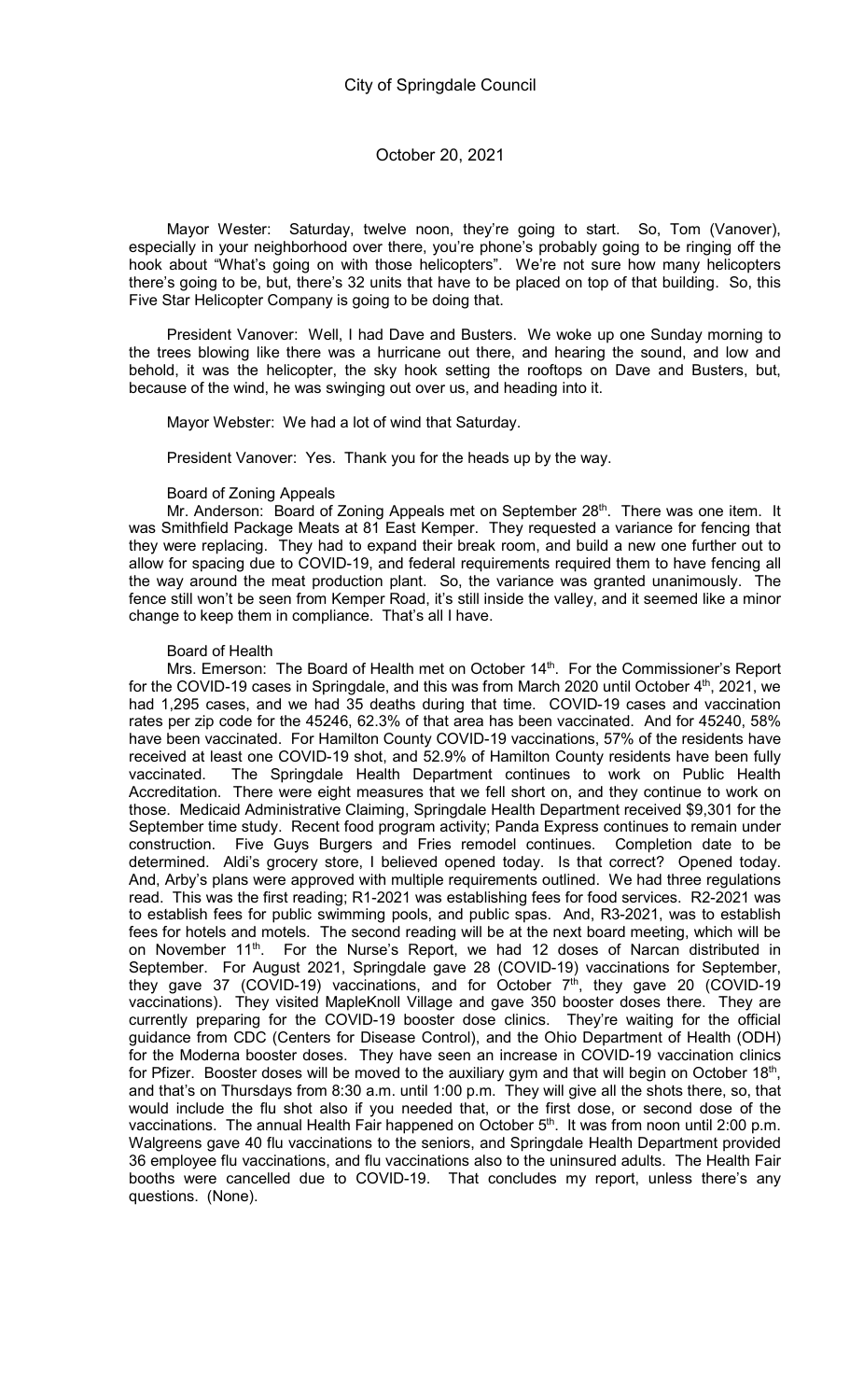Capital Improvements Mrs. Emerson - No report

## O-K-I

Mr. Anderson: OKI Board met on October 14<sup>th</sup> for its regular meeting. Two items of note, is the traffic report that I like to give. They found that car traffic, in general, in the greater area is still down 7% from pre-pandemic levels. Truck traffic remains up 14% from prepandemic, and they found that, overall, it's steadying out and they're seeing little change so, this feels like the new typical that you should see on the roads, which nets to about 5% down overall in vehicle traffic, in the area from pre-pandemic. Rush hour, specifically, is down about 10%. I was driving in rush hour today, it did not feel like 10% down, but that's what they tell me. I've been told statistics can lie though, so, I'm going to stick with what I felt. One other item, SORTA funding. I think we might talk about that with the Engineer's Report. There was a report from SORTA at the meeting where they talked about that funding source that we talked about in our last meeting. With the annual grants that they're doing, I think this year was about \$30 million dollars awarded as a result of the tax that was passed last year. Our Kemper bridge project did receive, or was awarded \$110,000 on that. Interestingly, it did score in the top ten of the 22 projects that were submitted this cycle that were eligible. They were able to fund every project that was eligible with that \$30 million dollars at near requested levels, which I think is good in general. It bodes well. It also might mean there's more competition next time as the process gets going, so, we should stick with that. But, we did score well. We're in the top ten of eligible 22 projects. Interestingly though, the viaduct which was a big driver for the tax, that project, the county requested \$330 million dollars to do that project over ten years. The SORTA also awarded \$25 million dollars a year for ten years towards that project with the County making up the difference. That ends the report for OKI unless there's any questions (none).

## Mayor's Report

Mayor Webster: I'll start with the Aldi's report. They did open their doors for business today. As a matter of fact, John (Jones), Brian (Uhl), and I paid them a visit late this afternoon. Very nice. A big improvement over what they had before, and their official grand opening though is next Thursday, at 8:30 a.m. So, if anyone wants to come out at 8:30 in the morning and watch the ribbon cutting, I'm sure the Chamber of Commerce will be there. So, 8:30 on the 28<sup>th</sup>. Also, I want to make sure I get this on the record. Halloween will be observed Sunday, the 31<sup>st</sup> of October, from 6:00 p.m. until 8:00 p.m. So, it's probably going to be dark, so, please drive carefully and don't run over any of our children please. We had our SOS (Springdale Offering Support) meeting this afternoon. Needless to say, most of the, or the majority of the meeting was taken over with talk about our Christmas program. We're very enthused about it again. This year, we're trying to service 100 families. Last year we had 92 families, and so this year, we're going to reach for 100. We think we'll make that. Also, we spent a great deal of time talking about the food program for that. Times are tough out there, food prices are going through the roof. We'll probably have a tough time collecting enough food for 100 families, but we're going to give it our best shot, so if you'd like to help us, we'll have drop boxes here. We'll have one here at the (Municipal) Building, we'll have one down at the Community Center, probably one down at the Police Department in the lobby, and probably over at the Fire Department. And, there will be numerous other businesses throughout the community will have the big barrels, which you can put your non-perishable food products in there, and we'd appreciate anything you could help us with, and, needless to say, we'd appreciate it if you'd feel free to adopt a family, and you can do that by phone call to (513) 346-5725, Debi (Boggs) would be more than happy to take your information and get you all signed up. Then, on top of that, with 100 families, and all the food and the presents that go with that, and getting sponsors, we also are undertaking a new project this year. It's called Springdale Santa 5k. For all you runners, or walkers, \$15 a person; proceeds go to SOS (Springdale Offering Support). You can walk or run. We urge you to come dressed in your Santa outfit, or your festive attire, and the race will start sharply at  $9:00$  a.m. on December  $4<sup>th</sup>$ . You can run (or walk) in the 5k, or you can walk one mile. So, please join me in a one mile walk on the path on the 4<sup>th</sup> of December. I tell you, I was so excited, Elizabeth Johnson is in charge of our Fitness Facility down there, and she's in charge of this. It's her idea, and she's worked on all the details. I tell you, she sat there today, and she's going on and on about this program. I tell you, I got so excited, I said to her, "Elizabeth, you just talked yourself into a presentation before City Council on November 3<sup>rd"</sup>, so, she's invited, and I'm sure her or Charlie will be here on the  $3<sup>rd</sup>$  of November to fill in all the details and talk to you about it.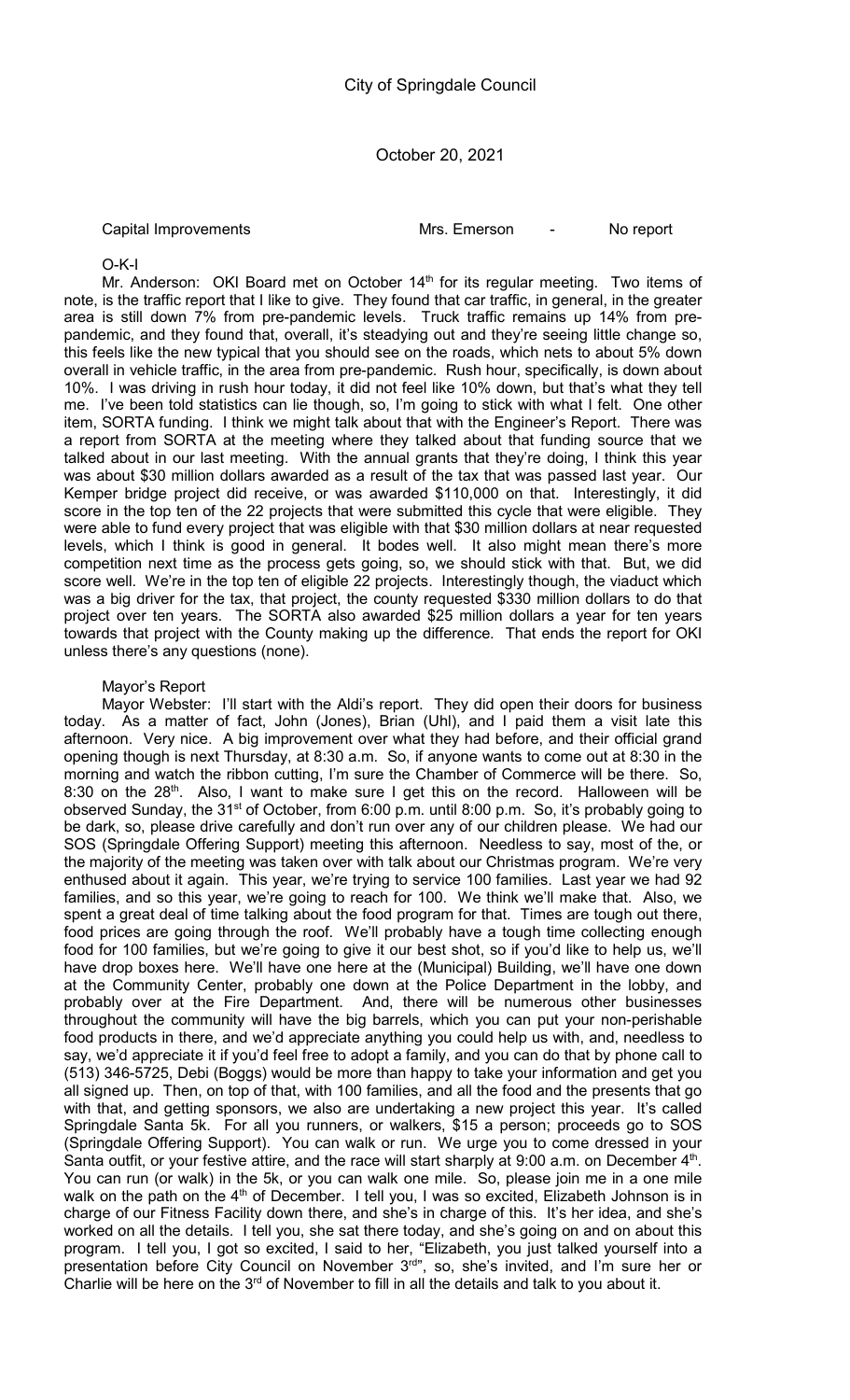Mayor Webster (continued): Hopefully, once they get through, you'll be as excited about it as I am. But, I think it's really something to look forward to, and hopefully, something that we can do every year, and it'll become a real benefit to SOS, and help us raise some funds. I think that's all I have. Thank you very much.

#### Clerk of Council/Finance Director

Mrs. McNear: I have the General Fund update through September 30, 2021. For receipts, based on a net receipt budget of \$22.941 million dollars, we have received \$18.938 million dollars, which is 83%. Those general fund receipts are made up of five general fund sources which are Earnings Tax, Real Estate Taxes, Paramedic Services, Local Government Funds, and Mayor's Court, for a subtotal of \$17.912 million dollars, which is 95% of our receipts. For expenditures, we have a net budget of \$21.372 million dollars, and we have spent \$14.926 million dollars, which is 67% of the budget. And, our ending General Fund balance as of September 30<sup>th</sup>, is \$6.821 million dollars, and that concludes my report. Thank you.

#### Administrator's Report

Mr. Jones: Brian (Uhl) and I will both have short reports. Mine, primarily centers around the announcements in Parks and Rec. We have our upcoming document shredding event, Saturday, October 23<sup>rd</sup> at 9:30 a.m., and that will end at 12:30 p.m. That will be in their parking lot. Monster Mania is Saturday, October 23<sup>rd</sup>, same date, at 2:00 p.m. It is for ages two through fourth grade in the Auxiliary Gym. Halloween carnival games, activities, costume contests, and then haunted room tours as well. Reminder that election day coming up on Tuesday, November 2<sup>nd</sup>. As done in the past, the Board of Elections will be set up in the Auxiliary Gym commencing at 6:00 a.m. Veteran's Day Memorial is Thursday, November 11<sup>th</sup> at 1:00 p.m. Special ceremony for veterans at our memorial, and the guest speaker this year is Major Daniel Peat of the United States Army Reserves. He is also an Assistant Professor of Management of the College of Business at the University of Cincinnati. I'll turn things over to Brian (Uhl). Thank you.

Mr. Uhl: I just have a quick update with the Police Department speed sign. The speed sign was posted out on Neuss from August  $10<sup>th</sup>$  through October  $9<sup>th</sup>$ . for a 60 day period, the average speed was 19.6 miles per hour, the posted speed limit there is 25 miles per hour, and the total number of cars that came through there was 7,413. Thank you.

#### Law Director's Report

Mr. Braun: I just wanted to elaborate on something that Mrs. Emerson had said about the peer to peer car sharing program. I wanted to let Council know that you had announced that it was coming directly to Council, the reason that we're sending it to Planning Commission is it was determined by the Committee that we're actually amending the Zoning Code. And so, we want to follow that procedure and bring it through, and so, there will be a slight delay in it coming to Council, but, I'm pretty confident that based on all the hard work that the Rules and Laws Committee did, that it will be in good shape for you to vote on when it does come back. I also, to add to Mr. Coleman's report, since he didn't have a report, I did want to let you know that Civil Service will be meeting tomorrow at 1:00 p.m. to consider a disciplinary appeal and I'm helping them with that. I also wanted to remind everyone that this is our last meeting before the election, and there are the charter amendments on the election, so, I will be working, should those amendments be approved between now and your next meeting, I'll be working with Administration to recommend how we can implement and begin to look at those amendments should they pass by the voters of Springdale. That's all I have on my report.

Mayor Webster: I'd like to take it one step further and urge all the residents of the City of Springdale to please support those charter amendments with a "yes" vote, and, as the advertisement has said, there's absolutely no bearing on your taxes, your property or your earnings tax, but, it's something we need to do to modernize our charter. Thank you for your support.

#### Engineer's Report

Mr. Riggs: We'll go over the highlights. We're starting with the Community Center Reroofing Phase II. Work is about 90% complete. We're just waiting on skylights at the moment. They're expected to be delivered in November now. Installation goes on in December and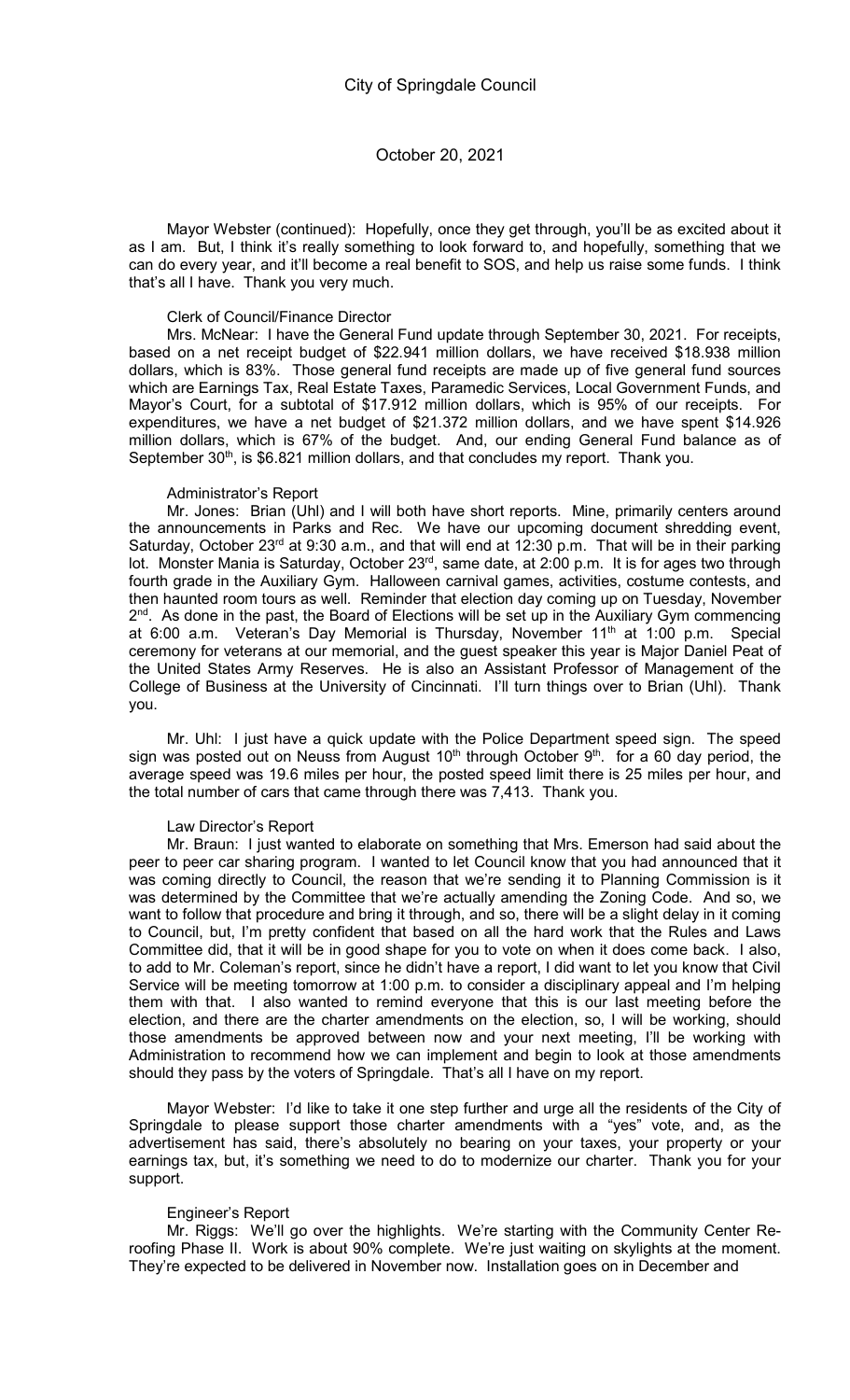Mr. Riggs (continued): then hopefully, the early part of next year, maybe even in January that we wrap that project up. The East Crescentville Road Improvements Project, as you guys know, final plans were submitted to ODOT (Ohio Department of Transportation) on September  $1<sup>st</sup>$ . There were a few minor comments that came back and we're looking to address those by the end of this month. Then, on to the Northland Boulevard Reconstruction Project, in a similar manner, we submitted Stage One plans to ODOT on September  $10<sup>th</sup>$ . There's been a few comments from Public Works, and the first round of ODOT review comments were actually received on Monday. So, we'll be starting on those to address those soon and Stage Two final plan proposal was approved by Council on October 6<sup>th</sup>. The East Kemper Road/CSX Railroad Bridge Repair Project, as mentioned earlier, SORTA recommended this project to receive the funding. Actually, \$110,000; they deducted some of our application costs associated with the railroad, the insurance, the railroad review because they can only pay for construction funds, and they felt like that wasn't applicable to the grant, so, that would leave the City responsible for about \$47,000 of the project. OPWC (Ohio Public Works Commission), District Two is scheduled to approve the SORTA recommendations this Friday, so, soon we should have an agreement in hand. We also have been working with CSX on the plans. We got the review comments, and by the end of this month, we're looking to submit back to CSX revised drawings. So, we're still on track to have a December completion date. That's all I have.

Comprehensive Plan

President Vanover: We have a guest presenter this evening. Ms. Liz Fields.

Ms. Fields: Hello. Nice to see you all. I'm here to give you just kind of an update on where we're at in the process with the Comprehensive Plan. So, at this point in the process, we are nearing the end, which is exciting. We have drafted, at this point the full land use chapter of the plan, which is probably the biggest chunk of it, and probably the most important as well. That has been reviewed by staff and the Advisory Committee. We are scheduling a meeting with the Executive Steering Committee for that group to review the land use chapter before we move on to the next phase. Currently, we are trying to get all this review finished, we are drafting the remaining chapters of the plan and so we kind of have a general schedule up there (referring to the television monitor display) for the ones we have the full draft, we anticipate the Advisory Committee will see the full draft of the plan in mid-November, and then that will go to the Executive Steering Committee in early December and then, in December, we'll do some sort of public engagement to get it out to the public. We're anticipating, at this point, doing some sort of open house event as long as we can do that safely with COVID-19, and the numbers agree with us on that, and, some sort of on-line activity as well, hosting the plan on-line, either with a survey, or a feedback form so that if somebody can't come to the open house, or if they don't want to, they can participate on-line. So, the earliest we could get this probably adopted in December, but probably more realistically it's going to be January because of the holidays, it's just impossible to schedule things around Thanksgiving and Christmas. This is an update to the future land use map. I know Andy has previewed this all to you in the last meeting. I know it's kind of hard to see; you'll get this in much more detail next time, but this lays out the land use chapters in the land use section. So, the light yellow is the single family neighborhoods, the orange color is the mixed residential neighborhoods. So, that makes up the senior living facilities, the townhomes, the apartment complexes, kind of everything that's not a single family residence currently. And then, the brown neighborhoods are neighborhoods that we see as labelling them as transitional neighborhoods; neighborhoods that could use some renovations, and kind of are primed to transition over the years, whether it's tear downs and rebuilds, or remodels. Those are kind of areas where we see some possibilities in the future from a residential standpoint. The kind of purplish blue is our corridor district, so that's the Route 4 Corridor, but we're keeping that right now on the south side of 275, and that's strategic because the teal blue is kind of the now the largest probably land area which is the category we're calling regional mixed use. That area is encompassing all of the commercial districts, but also the office districts and so we have included the commercial and office districts on the north side of 275 in that district along with all the areas on the south side of 275 as we feel that they have similar issues and potential for the future. Then, the purple is the industrial district. Oh, and then finally, the green is the, we're calling it, it's kind of the "catch all" open space public and institutional uses. The hatched lines that we've added; we've added some hatched lines here and here; those represent the non-publically owned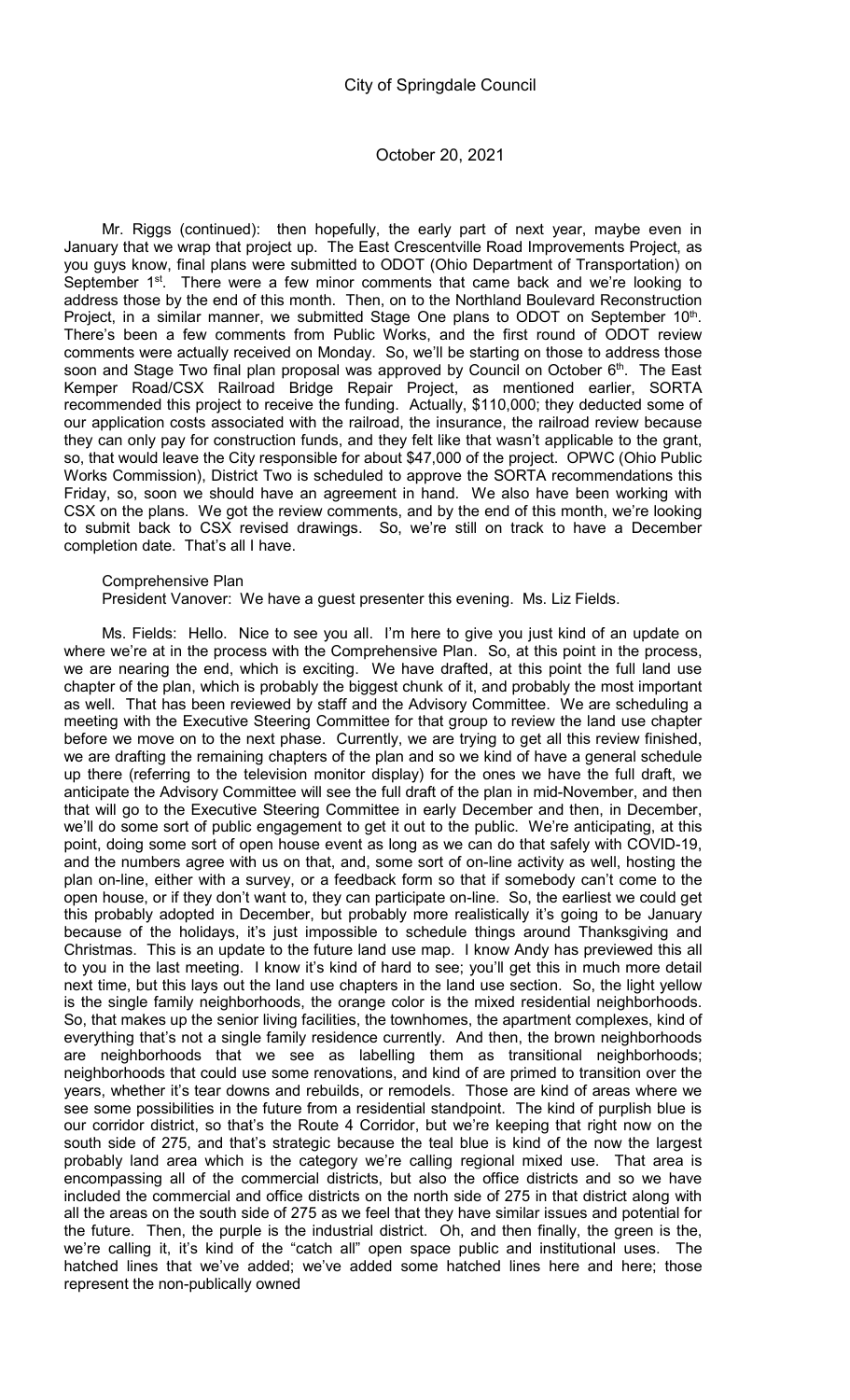Ms. Fields (continued): institutional and open space uses, so it's the large scale churches, the golf course as that's not a City-owned use, and that's primarily it. It's kind of the remainder of the green are the City-owned parks, the City facilities, and large schools, so, those public owned and operated facilities. We wanted to kind of highlight out the non-publically owned facilities. They're in the same overall category, but they are slightly different use and kind of factor. So, that's kind of our current organization. In the plan, when you see that, for each of those categories, each category has a designated section. Within each section, we're establishing a vision for that category, we're going over kind of the existing character of the area, reinvestment strategies, design guidelines, and for the corridor and mixed use areas, we're also providing character guidelines, and recommended uses. So, all of those topics are addressed for each of those categories. Obviously, it's different for the residential districts than the commercial and industrial districts, but we address all of those topics on each one to give both a vision, you know, kind of a current scenario insight, along with where the City is envisioning these areas going in the future. So, that's all I have for you tonight, but I'm happy to answer any questions if anyone has any.

Mr. Anderson: I love the new charts, I think they're coming along really nicely from what we've seen. I haven't seen the drafts; I'm not part of that board, or in the discussion, so I have this question. It seemed based on the surveys and the data that's been coming through there's been a lot of focus on economic development and how that permeates through the plan, as well as transit and transportation, and recreation.

Ms. Fields: Yes.

Mr. Anderson: My question is really how have environmental and sustainability concerns been incorporated into those three areas since it didn't have its own plank? Is that something that we'll see inside of vision and design guidelines that will flow through each of the areas, or is there some other treatment of that because it seems like a big focus for a lot of areas now?

Ms. Fields: Yes. And, I did forget that I had this last slide of the plan structure. So, as Mr. Anderson mentioned, we will have an introductory Executive Summary that will go over kind of the process, and what a comprehensive plan is, and then there will be dedicated chapters for economic vitality, housing, transportation, and parks and recreation. And then you'll see that land use chapter followed by implementation. We have discussed sustainability in terms of both from a transportation standpoint, and from lack of materials and development standpoint of solar panels and permeable pavements, and that kind of stuff, so, I think you'll see it addressed in multiple ways throughout the plan and then I think we will also be hitting on that kind of within the sections in their own way. So, it doesn't have its own chapter, but I feel like you'll see a good presence of it within the planned content.

Mr. Anderson: so, you're saying that even though it doesn't have its own section, you feel that it has gotten discussion at each of the levels, and it is getting fair treatment; it's not a secondary citizen, it is a focus area still.

Ms. Fields: Yes, and if once we draft it, if I don't feel, based on this comment, that it's getting enough due respect, we can bump that up. But, it does definitely have a home, both in our open spaces at parks and recreation, our transportation, our micro mobility, and buses and mass transit to our roads; it's everything. But, I'll make sure that I keep that comment in mind and we'll make sure it's addressed.

Mr. Anderson: Thank you.

Mr. Hawkins: I just wanted to make sure, trying to see from the map, is the Glenmary area in the mixed use? Is that how that was…?

Ms. Fields: Nope. Nope, I pressed the wrong button. We have it identified as single family. For the future, obviously it's not developed now, but if it ever were to develop, in the discussions, it would be a single family development and not a commercial development.

Mr. Hawkins: Thank you.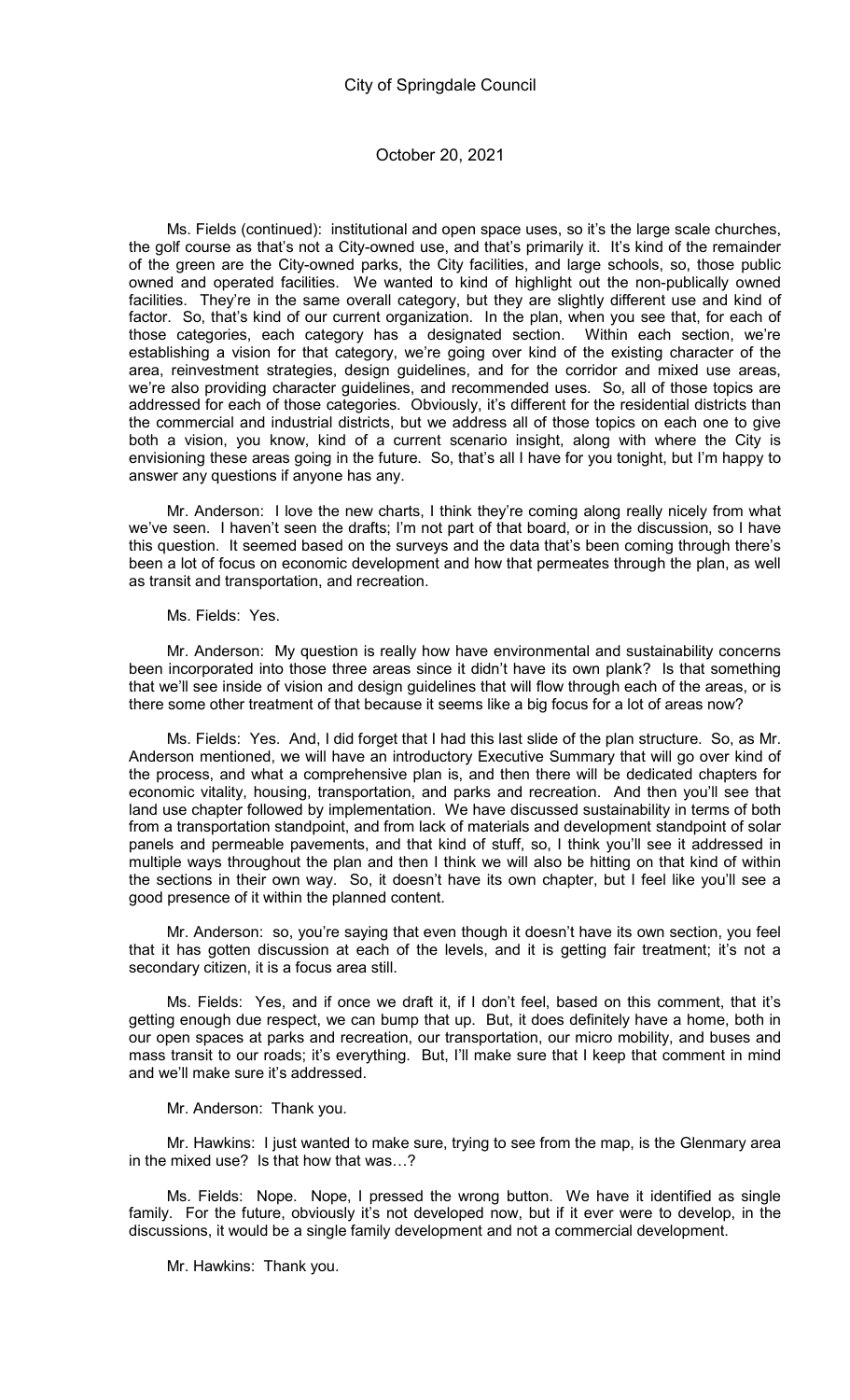President Vanover: You did good.

Ms. Fields: Thank you.

President Vanover: Thanks Liz.

Ms. Fields: Yes. Thank you.

### **Communications**

Mrs. McNear: I do have one item. I received a communication from Mr. James Knepper at 678 Yorkhaven. What he sent was the letter that the City sent out regarding our proposed charter amendments and he just needed some clarification. He did not leave me a phone number, so, I drove to his house, and he wasn't there, so, I scribbled a note and left it on a windshield of a car that was sitting in his driveway, and asked him to give me a call, and we did connect, and he's fine with and understanding it now that all references to "Clerk of Council/Finance Director" would be eliminated should this pass, and I did ask him to please support it, and which he said that he would, but I also want to tell anyone who has a question, and they want to send a letter to Council, or Administration, make sure you put in on your contact information the easiest and quickest way for us to reach you is if you give us a phone number. It's kind of hit or miss. I drove up to Mr. Knepper's house just hoping he would be there, but he was away for the weekend, so it did cause a delay in getting a response, so if you send something, please give us a contact number so we can get back with you and try to answer your questions as soon as possible. That concludes communications. Thank you.

President Vanover: Well, and in that vein, the web page, our City web page, has a good breakdown of both the charter amendments. I've used that myself going around talking with people, so it does help clarify so they can understand better.

Communications from the Audience - None

Ordinance and Resolutions

Ordinance No. 37-2021

AN ORDINANCE AUTHORIZING THE SALE, DISPOSAL OR TRANSFER OF PERSONAL PROPERTY FROM THE CITY OF SPRINGDALE

Mrs. Ghantous made a motion to adopt Ordinance No. 37-2021; Mrs. Sullivan-Wisecup seconded.

Ordinance No. 37-2021 passes with seven affirmative votes.

Mrs. McNear: I have a question for Mr. Braun about this ordinance we just passed. We actually pass this every year. It's been, I don't know, five, six, seven years in row and I'm just wondering if we could put in a permanent ordinance to address this situation versus doing it annually.

Mr. Braun: You're referring to the one about designating where?

Mrs. McNear: This would be the personal property disposal.

Mr. Braun: We are required actually every time we're disposing property; we have to list the individual items on it. So, if what you're saying is can we pass like an omnibus resolution. We're required to list the individual parcels on each one; that's why we have to do it. What we could do, and we already do, is we do go ahead and designate like, what's it called, govdeals.com, as our designated agency to sell the items so we don't have to then go back and do that, but we are, unfortunately, required to list each item when we do it.

Mrs. McNear: Okay. Makes sense. Thank you.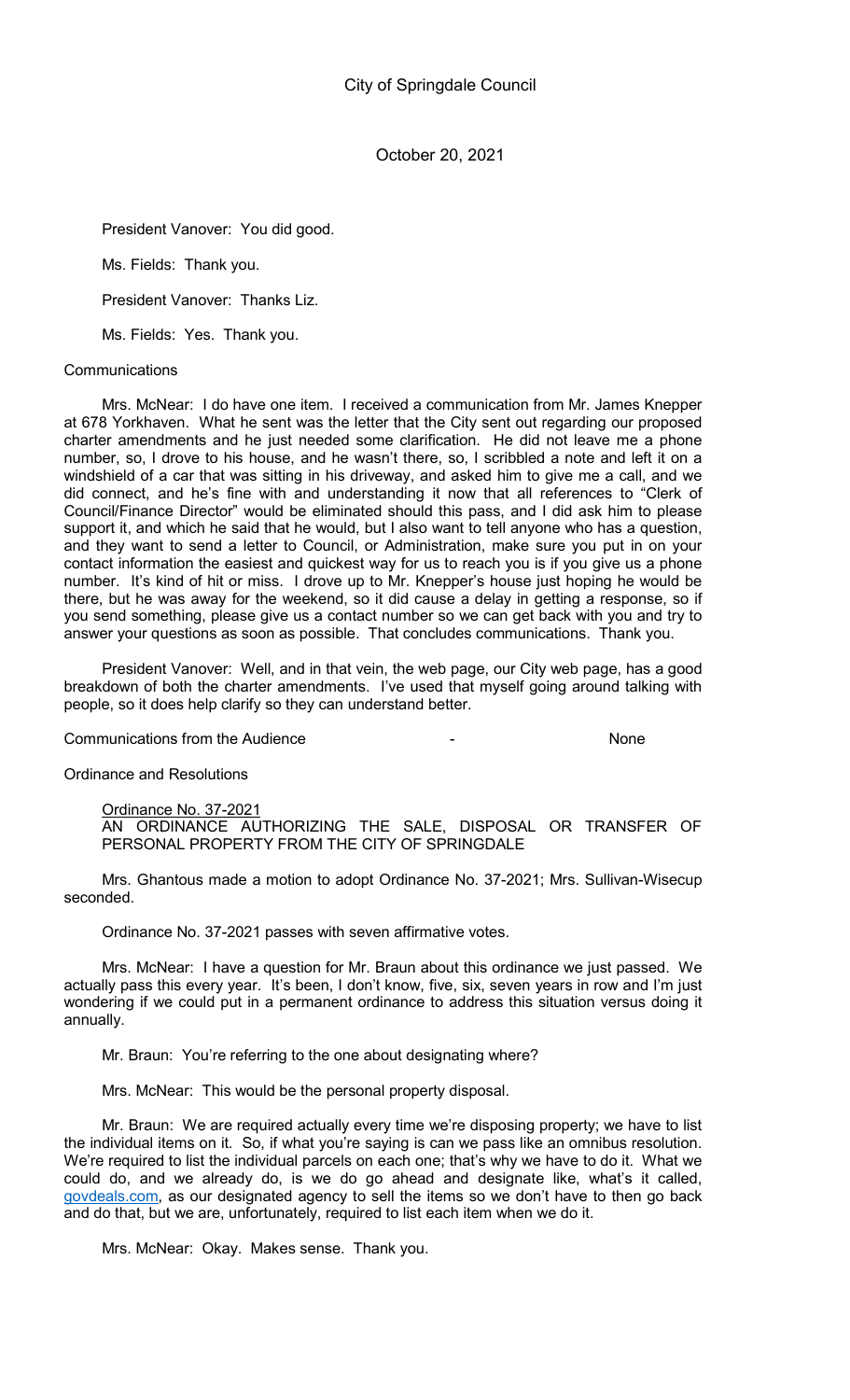Ordinance No. 38-2021

ADOPTING A SUPPLEMENTAL APPROPRIATION/ESTIMATED RECEIPTS ORDINANCE TO ADJUST APPROPRIATIONS FOR CURRENT EXPENSES AND OTHER EXPENDITURES AND ADJUST ESTIMATED RECEIPTS FOR THE CITY OF SPRINGDALE, OHIO DURING THE FISCAL YEAR ENDING DECEMBER 31, 2021

Mrs. Emerson made a motion to adopt Ordinance No. 38-2021; Mrs. Ghantous seconded.

Ordinance No. 38-2021 passes with seven affirmative votes.

Ordinance No. 39-2021

AN ORDINANCE AUTHORIZING THE EXECUTION OF AN LPA FEDERAL LOCAL-LET PROJECT AGREEMENT WITH THE STATE OF OHIO DEPARTMENT OF TRANSPORTATION RELATED TO THE WIDENING OF CRESCENTVILLE ROAD AND DECLARING AN EMERGENCY

Mrs. McNear: Mr. President, I just wanted to point out that I did change the reading. We did have a numbering issue with this section. Nothing other than just a renumbering as I read the ordinance.

Mr. Braun: We don't need to formally amend it since it's a scrivener's error, and we'll make sure the signed copy is correct.

Mrs. McNear: Thank you.

Mrs. Sullivan-Wisecup made a motion to adopt Ordinance No. 39-2021; Mrs. Emerson seconded.

Ordinance No. 39-2021 passes with seven affirmative votes.

Resolution No. R15-2021

A RESOLUTION AUTHORIZING THE CITY ADMINISTRATOR TO FILE A FUNDING APPLICATION FOR URBAN CANOPY RESTORATION GRANT FUNDING THROUGH THE OHIO DEPARTMENT OF NATURAL RESOURCES

Mr. Anderson made a motion to adopt Resolution No. R15-2021; Mr. Hawkins seconded.

Resolution No. R15-2021 passes with seven affirmative votes.

| Old Business        | - | None |
|---------------------|---|------|
| <b>New Business</b> | ۰ | None |

Meetings and Announcements

Mrs. Sullivan-Wisecup: Planning Commission will meet on Tuesday, November 9th at 7:00 p.m. in these chambers here.

Mrs. Emerson: The Board of Health will meet on November 11<sup>th</sup> at 7:00 in the conference adjacent to here.

Mrs. Ghantous: Board of Zoning Appeals will meet on Tuesday, October 26<sup>th</sup> at 7:00 in the chambers here.

Communications from the Audience **Communications** from the Audience